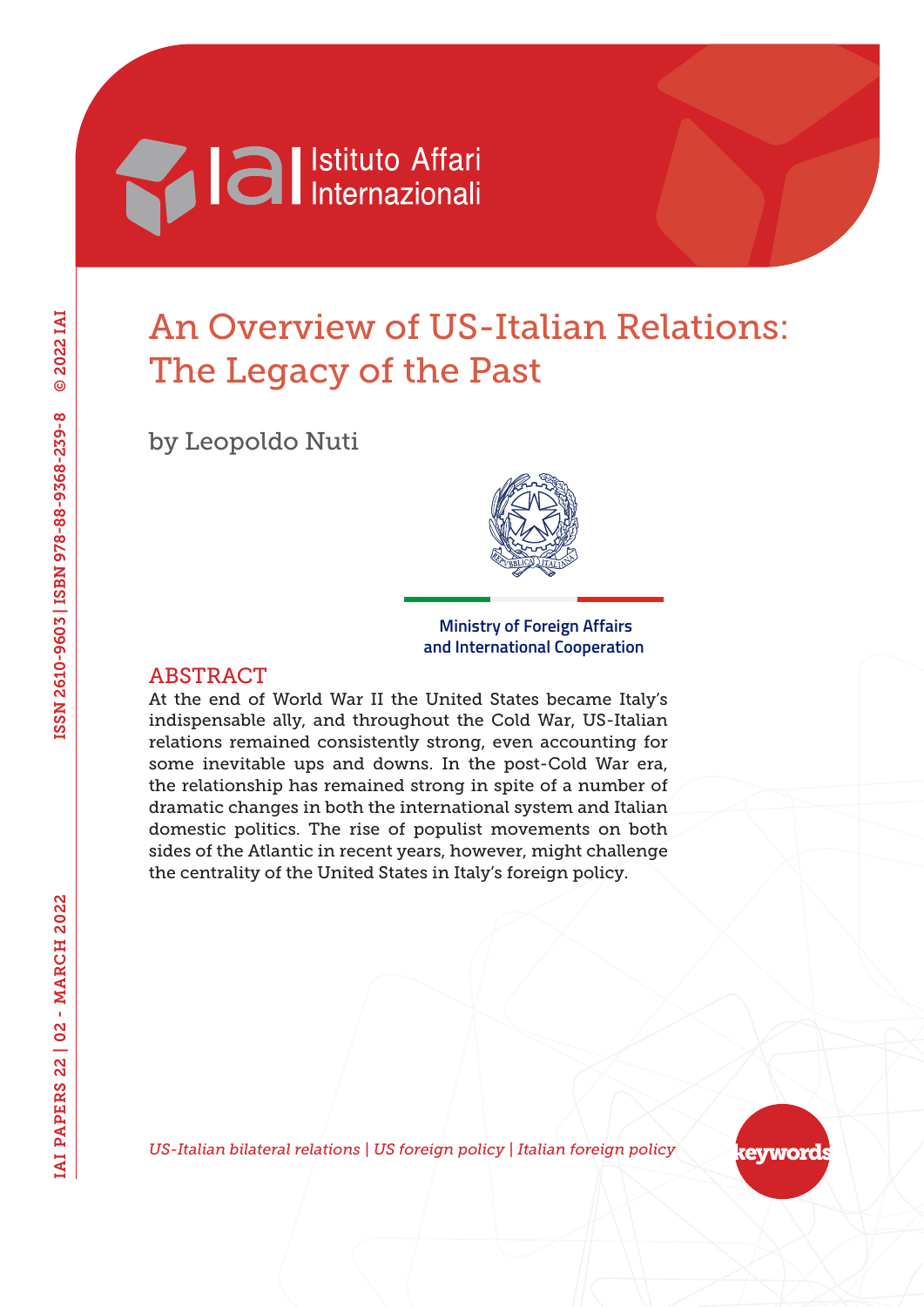## An Overview of US-Italian Relations: The Legacy of the Past

by Leopoldo Nuti\*

#### Introduction

The United States became Italy's indispensable ally in the years that followed World War II. US assistance was crucial for the process of economic reconstruction and international rehabilitation that Italy was going through at the time. Washington had important reasons to be supportive of Italy, ranging from its interest in the broader political and economic stabilisation of Western Europe to the imperative to keep the Italian communists, who had a clear preference for the Soviet Union, at bay. Due to its geographical location on the East–West fault line and the strength of the Italian Communist Party, Italy was a primary strategical country for the US government, which sought and secured a strong partnership with Rome. In the post-Cold War era, the US-Italian relationship remained strong in spite of dramatic changes in the international system as well as in Italian domestic politics. The rise of populist movements on both sides of the Atlantic in recent years, however, might challenge the centrality of the United States in Italy's foreign policy.<sup>1</sup>

 $^1$  This paper is based on a number of previous essays I have dedicated to the same topic, in particular: "The Richest and Farthest Master is Always Best: US–Italian Relations in Historical Perspective", in David M. Andrews (ed.), *The Atlantic Alliance Under Stress. US–European Relations After Iraq*, Cambridge, Cambridge University Press, 2005, p. 177-198, and more recently, with Daniele Fiorentino, "US-Italian Relations", in Mark Lawrence (ed.), *Oxford Research Encyclopaedia of American History*, published online on 31 March 2020.

<sup>\*</sup> Leopoldo Nuti is Professor of International History in the Department of Political Studies at Roma Tre University.

<sup>.</sup> Revised version of a paper presented at the 13th Transatlantic Security Symposium entitled "A Lasting Bond. Revisiting & Reinvigorating Italy-US Relations 160 Years since their Inception", held in Rome on 13 December 2021 and organised by the Istituto Affari Internazionali (IAI) and the Italian Ministry of Foreign Affairs and International Cooperation. The views expressed in this report are solely those of the author and do not necessarily reflect the views of the Italian Ministry of Foreign Affairs and International Cooperation.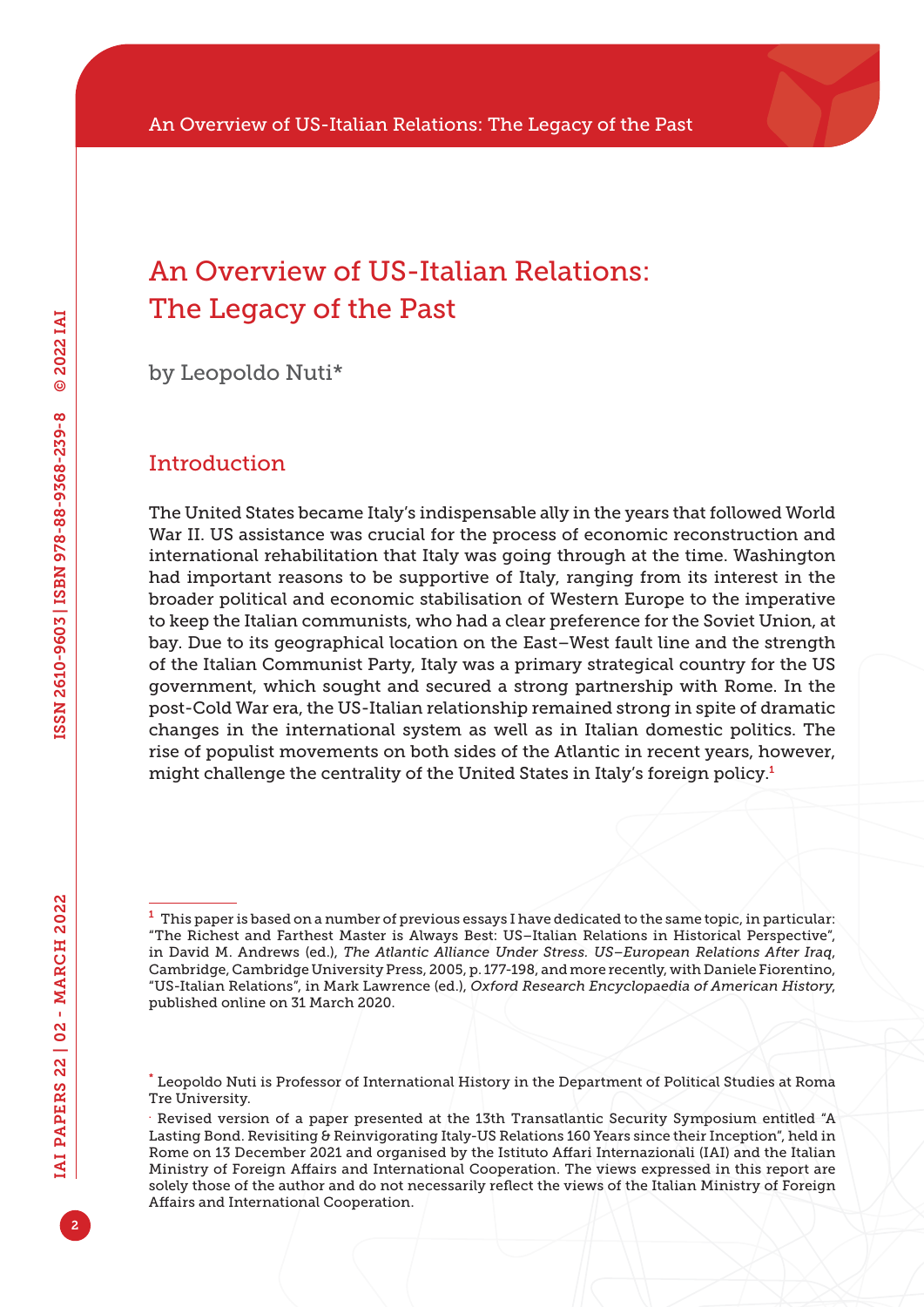### 1. The forging of a special relationship: US-Italian relations from World War II to the Cold War

To understand the specificity of US-Italian relations during the Cold War, we must go back to the darkest hour in Italy's history, namely the armistice of 8 September 1943 – a watershed of fundamental importance – and to the traumas that followed it until the signature of the Peace Treaty on 10 February 1947. The series of unprecedented disasters that struck Italy during those years left the country not only in a state of utter powerlessness, but also in an extremely turbulent domestic situation that threatened to precipitate into chaos if not outright revolution. As often happens when existing institutions are entirely discredited by defeat in a war, a sizeable part of Italian society reacted to the catastrophic events of 1943 with the strong aspiration to sweep away the remnants of the old order and to carry out a thorough, radical renovation of the Italian political system. The sense of an impending revolution was strongest in the final months of the war and in its immediate aftermath, as well as in the period leading up to the dramatic elections of April 1948, the first under the new republican constitution crafted in  $1946-47$ .<sup>2</sup>

This was the moment when the relationship between republican, democratic Italy and the United States began to be forged, gradually turning Washington from erstwhile enemy and occupying power into crucial ally and the most important point of reference for Italian foreign policy. For the United States, Italy provided a most useful testing ground not only for its World War II occupation policies, but more importantly, for its post-war foreign policy. As the first occupied country in Western Europe, Italy became the place where the United States for the first time was confronted with the multiform challenges of stabilising an occupied country, engineering its economic reconstruction, and providing a political framework that would guarantee against any backsliding into chaos.

With the outspoken support of the large Italian-American community, the Administrations of US presidents Franklin D. Roosevelt (1933–45) and Harry S Truman (1945–52) adopted a benevolent attitude towards Italy as early as late September 1944, when Roosevelt managed to persuade the reluctant British prime minister, Winston Churchill, to announce a conciliatory Allied policy towards Italy. Throughout the final phase of the war and its immediate aftermath, however, Washington's benign attitude towards Italy had limited impact, as Great Britain remained determined to play a significant role in post-war Italy, and Washington's policies had to be reconciled with the far tougher attitude of London. It wasn't until the adoption of a firm anti-Soviet attitude by President Truman that the US disposition towards Italy evolved into a coherent design for its stabilisation and its international rehabilitation. Anti-communism, as Italian historian Ennio Di Nolfo

<sup>2</sup> There is a vast body of literature on US–Italian relations during the final phase of World War II and the onset of the Cold War. For an introduction, see James Edward Miller, *The United States and Italy, 1940–1950. The Politics and Diplomacy of Stabilization*, Chapel Hill, University of North Carolina Press, 1986; Ennio Di Nolfo, *La guerra fredda e l'Italia (1941-1989)*, Firenze, Polistampa, 2010.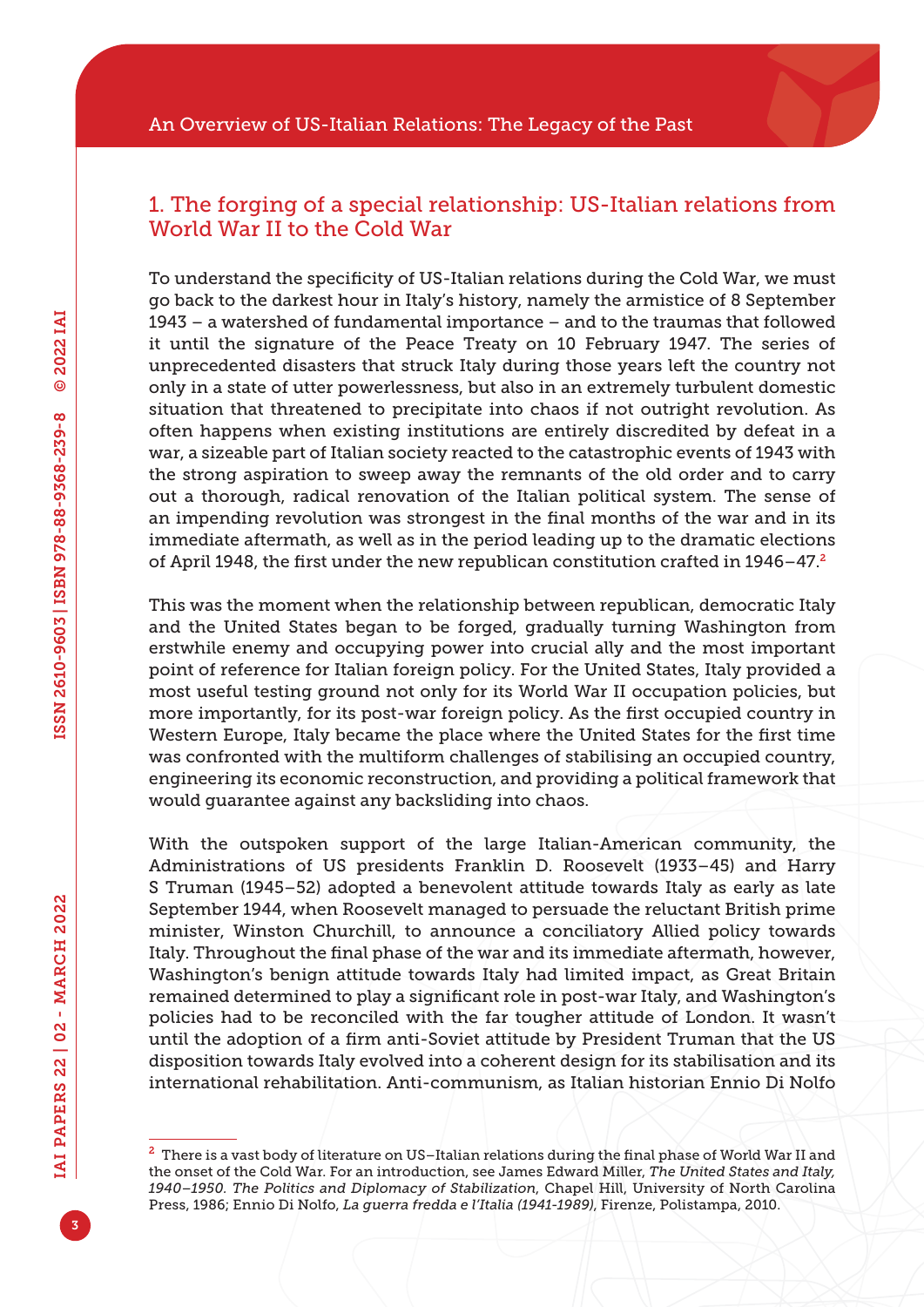wrote many years ago, provided the glue that cemented what until then had been a loose set of well-meaning but rather incoherent policies.<sup>3</sup> From 1947 on, Italy became one of the battlegrounds of the Cold War. As such, it also became a key testing ground for the new US policy of containment.

A parallel, but gradual, process took place in Rome, as both the government and professional diplomats were slow to grasp and fully metabolise the transformation of the international system and the emergence of an entirely new bipolar structure. When they did, after absorbing the shock of the peace treaty, they began to perceive the relationship with the United States as one of the few tools available that Italy could use to eventually regain lost ground in the international order. Not only did the United States not regard Italy as a traditional enemy, but the warm feelings of the Italian-American community for the homeland also turned out to be a precious asset for an Italian foreign policy seeking to reverse the consequences of a punitive peace treaty.

This benevolent American disposition was all the more important as the other European powers still retained a much more hostile attitude towards Italy, as became clear during the peace conference in Paris. France, the United Kingdom, and the Soviet Union sought to extract concessions from a defeated Italy and to keep it in a state of prostration. At the plenary session of the peace conference in the summer of 1946, US Secretary of State James Byrnes gave a tangible sign of America's more friendly disposition by being the only foreign secretary to shake hands with the visibly troubled and painfully isolated Italian prime minister, Alcide De Gasperi.

Aside from this unique inclination to support Italy's rehabilitation, a number of other factors combined to make Washington the key point of reference for postwar Italian foreign policy. The United States emerged from the war as the wealthiest country on the planet by far, and very early on, Italy came to perceive US support as indispensable to Italy's economic recovery. As early as 1944, Prime Minister Ivanoe Bonomi had dispatched a delegation, led by the bankers Quinto Quintieri and Raffaele Mattioli, to the United States to explore how Italy might benefit from US economic support.<sup>4</sup> However, it took several years for US help to materialise, first through United Nations Relief and Rehabilitation Assistance, then with a major loan from the Export-Import Bank in January 1947, and finally with the enactment by the US Congress of the European Recovery Program, more commonly known

<sup>3</sup> Ennio Di Nolfo, "The United States and Italian Communism, 1942-1946. From World War II to the Cold War", in *The Journal of Italian History*, Vol. 1, No. 1 (1978), p. 74-94; Ennio Di Nolfo, "Stati Uniti e Italia tra la Seconda guerra mondiale e il sorgere della Guerra fredda", in *Italia e Stati Uniti dall'indipendenza americana a oggi (1776-1976). Atti del 1. Congresso internazionale di storia americana, Genova, 26-29 maggio 1976*, Genova, Tilgher, 1978, p. 123-135.

<sup>4</sup> On the Quintieri-Mattioli mission, see Egidio Ortona, *Anni d'America, Vol. I: La ricostruzione, 1944-1951*, Bologna, Il Mulino, 1984; Ilaria Tremolada, "The mission": Quintieri e Mattioli negli Stati Uniti per l'Italia (1944-1945)", in *Eunomia*, Vol. 4, No. 1 (2015), p. 117-144, [https://doi.org/10.1285/](https://doi.org/10.1285/i22808949a4n1p117) [i22808949a4n1p117](https://doi.org/10.1285/i22808949a4n1p117).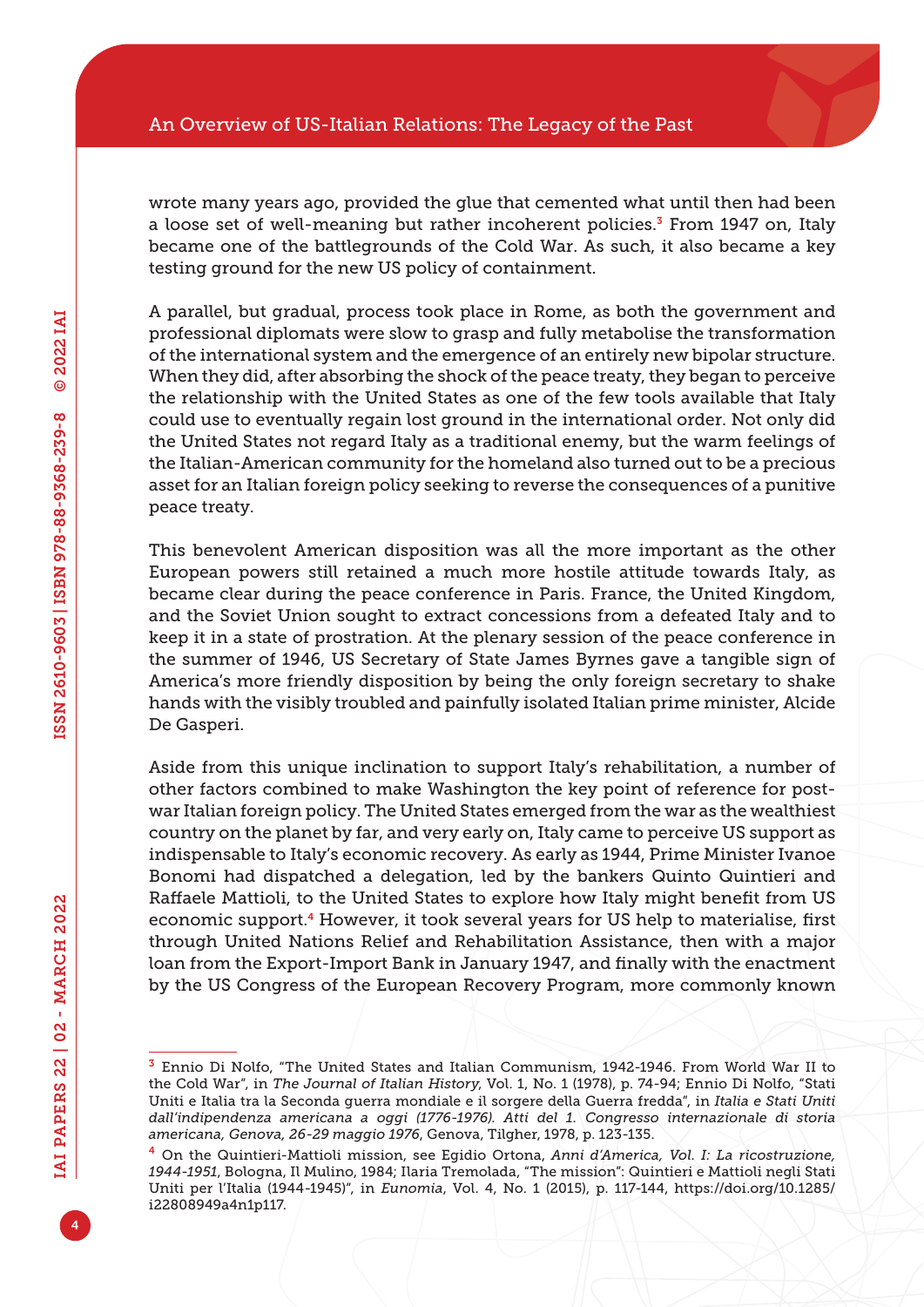as the Marshall Plan. The onset of the Cold War played a major role in promoting US economic assistance, which became a crucial tool to stabilise the Italian (and wider European) economy and society. Even after the critical phase of post-war reconstruction, the reliance on US economic assistance continued in more subtle ways, from American financial support for a joint military initiatives to subsidies to Italian political parties that continued until the late 1960s.

This leads to the second crucial factor in explaining the Italian interest in forging a strong bond with Washington: anti-communism. As the confrontation with the Soviet Union became the highest priority of US foreign policy, the strength of the Italian Communist Party (PCI) inevitably drew increasing attention from the Truman Administration, which redoubled its efforts to strengthen the more moderate political parties and prevent a communist takeover of the Italian government. The notorious – and effective – intervention by the Central Intelligence Agency in the Italian political elections of 1948 in support of anti-communist forces became the first of many covert operations that US intelligence would carry out to ensure favourable political outcomes in a large number of countries.<sup>5</sup> The moderate Italian coalitions run by the Christian Democratic party (DC) were keen to exploit this American concern to extract as many concessions as possible, from economic assistance to support for Italy's foreign policy goals. Rome and Washington did not always agree on the best possible tactics to handle Italy's communist problem, but their shared ideological orientation gave Italy's non-communist leadership a relatively strong hand in dealing with the US government.

Finally, it must be emphasised that from an Italian perspective, the establishment of a hegemonic US presence in Western Europe added another crucial factor in explaining the importance and the duration of the alignment between Rome and Washington. The creation of a US-led Western bloc had the consequence of placing *all* Western European countries – winners and losers alike – in a similar state of dependence on Washington. Under the tight rules of a bipolar world run by Washington and Moscow, there would be no room for a renewal of the struggle for supremacy in Europe among the other European countries – a game that Italy had played and lost with disastrous results. This was perhaps the single most significant contribution that US foreign policy offered to post-war Italy – the creation of a stable international environment based as much as possible on multilateral (albeit asymmetric) frameworks. While the Atlantic space was not an impeccably liberal rules-based order, it did offer Italian foreign policy a framework in which, first, intra-European rivalries would be muted and eventually replaced by the gradual emergence of a process of Western European cooperation (systematically prodded by the Truman administration) and, second, a number of multilateral institutions and organisations could be created and thrive.

<sup>5</sup> Kaeten Mistry, *The United States, Italy and the Origins of Cold War. Waging Political Warfare, 1945– 1950*, Cambridge, Cambridge University Press, 2014.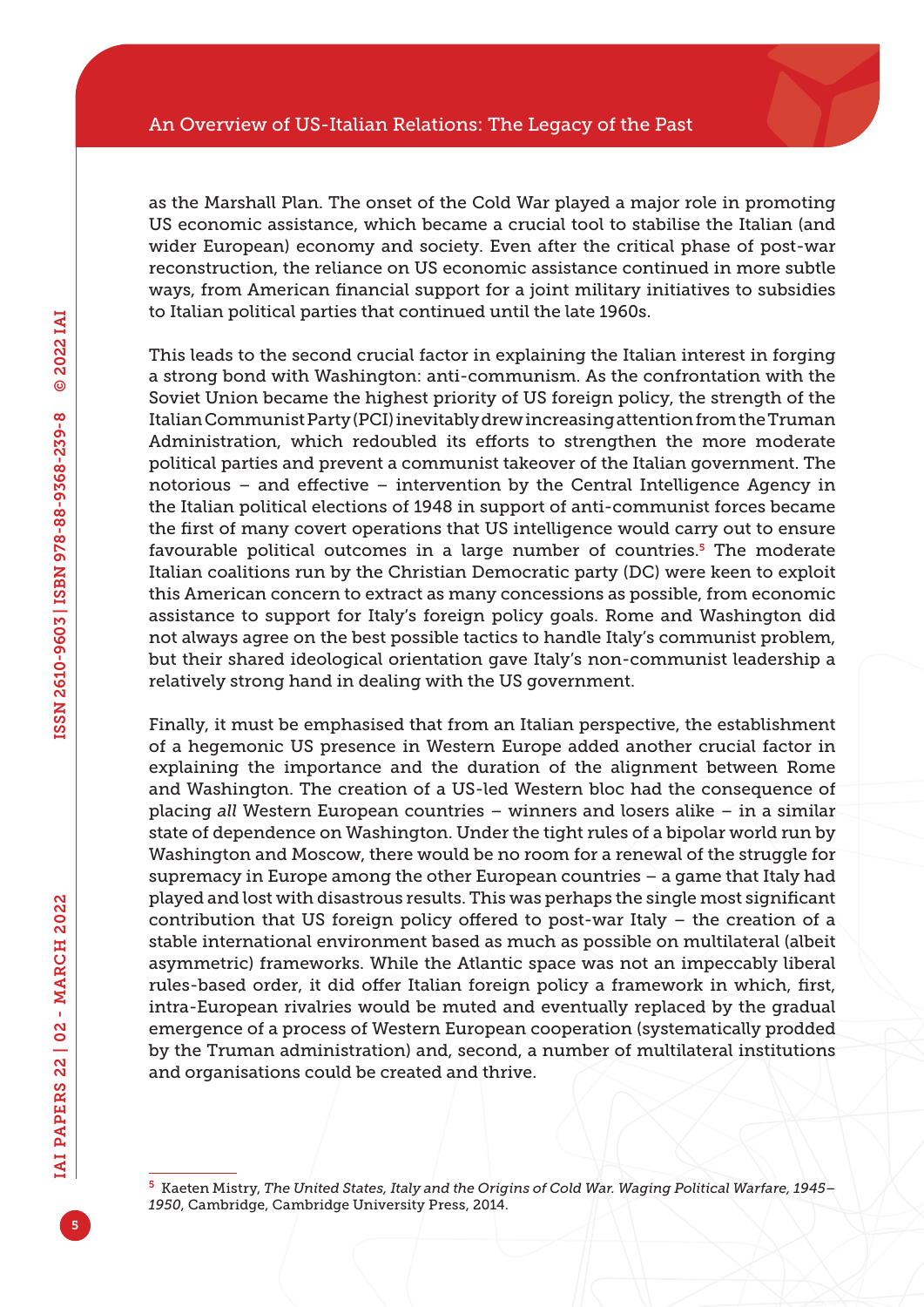The combination of all these factors, that came into play with the intensification of the Cold War eventually forged a bond that remained central to Italian foreign policy for the next forty years. The United States became simultaneously the supreme guarantor against any Soviet threat, the counterweight against the other resentful – if not outright hostile – Western European powers, and the central pillar of Western multilateralism. The United States was also a major force in Italy's domestic arena, supporting the (re)creation of a market economy and a pluralist democratic political system. No other country could play all these roles at the same time, and no other country could offer Italy such a swift rehabilitation process. By signing the North Atlantic Treaty in April 1949 (which later evolved into the North Atlantic Treaty Organisation, or NATO), Italy turned from a defeated country humiliated by a punitive peace treaty to an ally of its erstwhile enemies – and all this in little more than two years. The centrality of the relationship helps explain why, whenever there were any tensions between the United States and its Western European allies, Italy at first tries its best to mediate between them but, if push comes to shove, it inevitably chooses Washington over Paris. It repeatedly did so throughout the Cold War – most notably during the 1956 Suez crisis and at the time of the repeated Gaullist challenges to the Atlantic alliance in 1963 and 1966.

The Cold War relationship between Rome and Washington, however, should not be seen as one in which Rome obsequiously followed the more or less benevolent hegemon from across the Atlantic. It was a dialectical relationship in which Italy constantly probed the limits of its autonomy, tried to expand its room for manoeuvre, and strove to bend Washington's foreign policy to accommodate its own designs.6 Inevitably, this led to a number of misunderstandings, frustrations, and tensions, particularly in the Mediterranean and in the Middle East, the region where Italy was keenest to extend its economic influence, sometimes running afoul of US projects there.<sup>7</sup> More disputes would follow at the time of the signing and ratification of the Nuclear Non-Proliferation Treaty, as the Italian diplomatic establishment perceived the agreement as a humiliating imposition that would forever freeze Italy (and other European countries) in a position of subalternity to the great powers.<sup>8</sup> In the 1980s, the different perspectives on how to deal with Middle Eastern issues degenerated into a serious crisis that, for a few tense moments, even risked turning into a confrontation between the Italian Carabinieri and the US Delta Force over the fate of a group of Palestinian militants who had hijacked the Italian cruiser Achille Lauro. It was the most serious dispute between

<sup>6</sup> For a similar view of Italy's foreign policy during the Cold War, see Ennio Di Nolfo, "La politica estera italiana negli anni ottanta. Relazione introduttiva", in Ennio Di Nolfo (ed.), *La politica estera italiana negli anni ottanta*, Manduria, Lacaita, 2003, p. 7.

<sup>7</sup> Alessandro Brogi, *L'Italia e l'egemonia americana nel Mediterraneo*, Scandicci, La nuova Italia, 1996.

<sup>8</sup> Leopoldo Nuti, "A Turning Point in Postwar Foreign Policy. Italy and the NPT Negotiations, 1967–1969", in Roland Popp, Liviu Horovitz and Andreas Wegner, (eds), *Negotiating the Nuclear Non-Proliferation Treaty. Origins of the Nuclear Order*, London/New York, Routledge, 2017, p. 75-96; Leopoldo Nuti, "Italy as a Hedging State? The Problematic Ratification of the Nonproliferation Treaty", in Joseph F. Pilat (ed.), *Nuclear Latency and Hedging: Concepts, History and Issues*, Washington, Wilson Center Press, 2019, p. 119-154, [https://www.wilsoncenter.org/book/nuclear-latency-and](https://www.wilsoncenter.org/book/nuclear-latency-and-hedging-concepts-history-and-issues)[hedging-concepts-history-and-issues.](https://www.wilsoncenter.org/book/nuclear-latency-and-hedging-concepts-history-and-issues)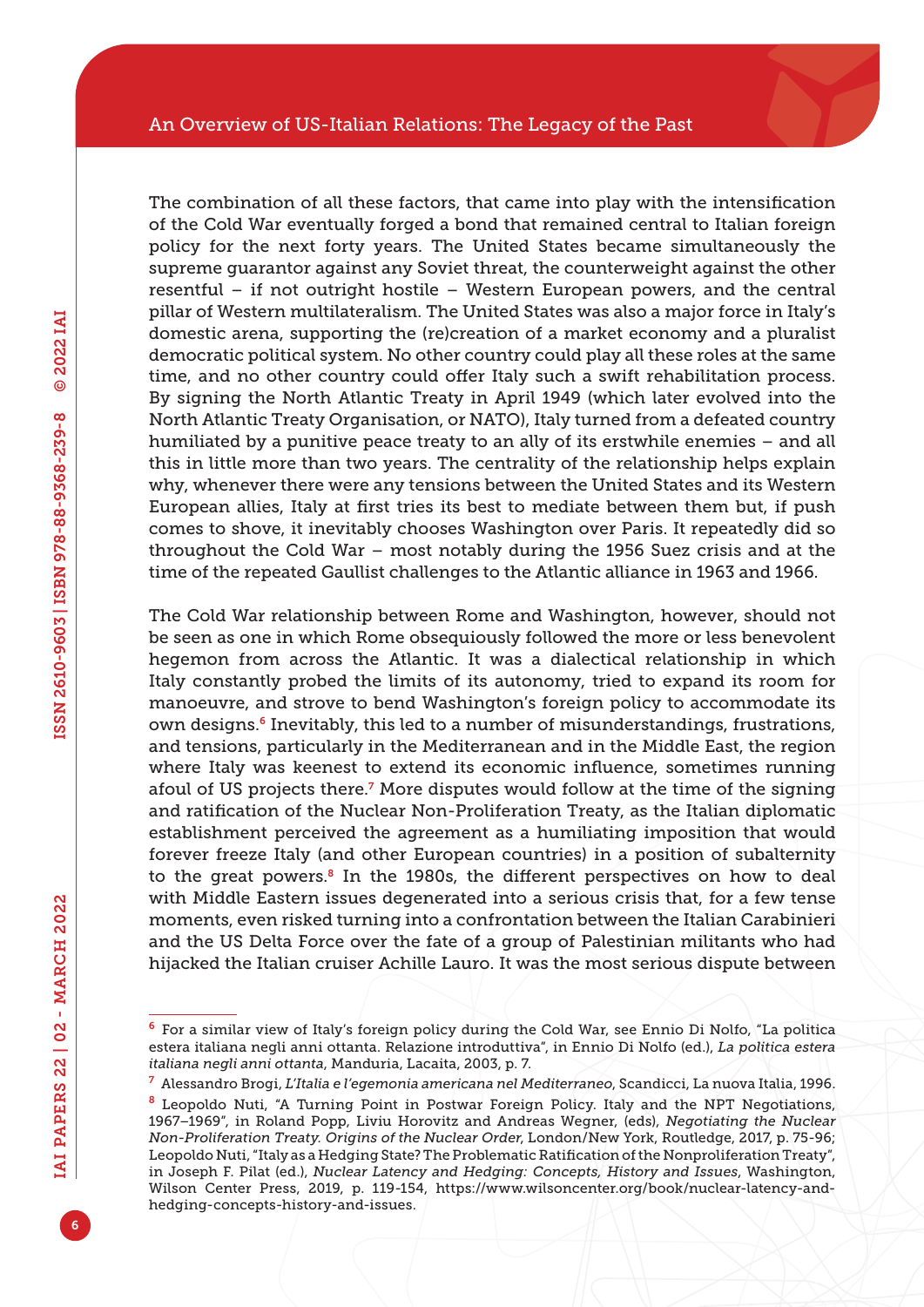the two countries in the history of their post-war relationship, but perhaps what really matters is not that it happened but that it was contained and – above all – that any serious negative repercussions were avoided.<sup>9</sup> Bilateral relations were so important for both countries that neither wanted to jeopardise them any further.

The same can be said of the repeated clashes over how to deal with Italy's internal problems. The integration into the Western bloc generated an internal rift between the DC-led De Gasperi government and the communist and socialist left, which only began to heal in the early 1960s, but which also persisted, in a more subdued form, well into the 1970s. Washington and Rome almost always shared the same goals – generating economic growth in Italy and preventing the PCI from gaining a foothold in the government – but they often disagreed how best they could achieve that. Washington did exert a remarkable amount of influence over Italian politics, and it had no qualms about using a vast array of resources, from covert operations, which included secret funding for Italian political parties, to public diplomacy and cultural initiatives.

In this context, it was very rare for Italian politicians to dare to openly contradict the positions of the US government. Yet, at the same time, the solutions that the Italian political forces envisaged for their own country's internal dilemmas sometimes clashed with those that the United States preferred or encouraged them to adopt. Even in the 1950s, when the US sway in Italy was at its strongest and the US ambassador in Rome exerted a formidable influence on Italian politics, there were times when the Italian government refused to follow US suggestions on how best to curtail the power of the PCI. And throughout the long crisis of the 1970s, when a significant part of the DC was inclined to explore possible paths of cooperation with the communist party as a way out of the country's economic and social predicaments, the United States firmly opposed any such idea. Preventing the PCI from extending its influence over the Italian domestic system remained a matter of concern in Washington almost all the way to the end of the Cold War.

### 2. After the Cold War: A strong but no longer special relationship

The strongest rationale for the special US-Italian relationship, namely Italy's position as a "frontier" country in the East–West conflict (both internally and internationally), rapidly disappeared by the end of the 1980s. The gradual disintegration of the Warsaw Pact and the eventual dissolution of the Soviet Union marked a major turning point in the history of the international system. With the Soviet Union changing at break-neck speed under the leadership of Mikhail Gorbachev (1985–91), the PCI belatedly chose a new course and was no longer perceived as a latent threat to Italy's Western alignment. More importantly,

<sup>9</sup> Matteo Gerlini, *Il dirottamento dell'Achille Lauro e i suoi inattesi e sorprendenti risvolti*, Milan, Mondadori Education, 2016.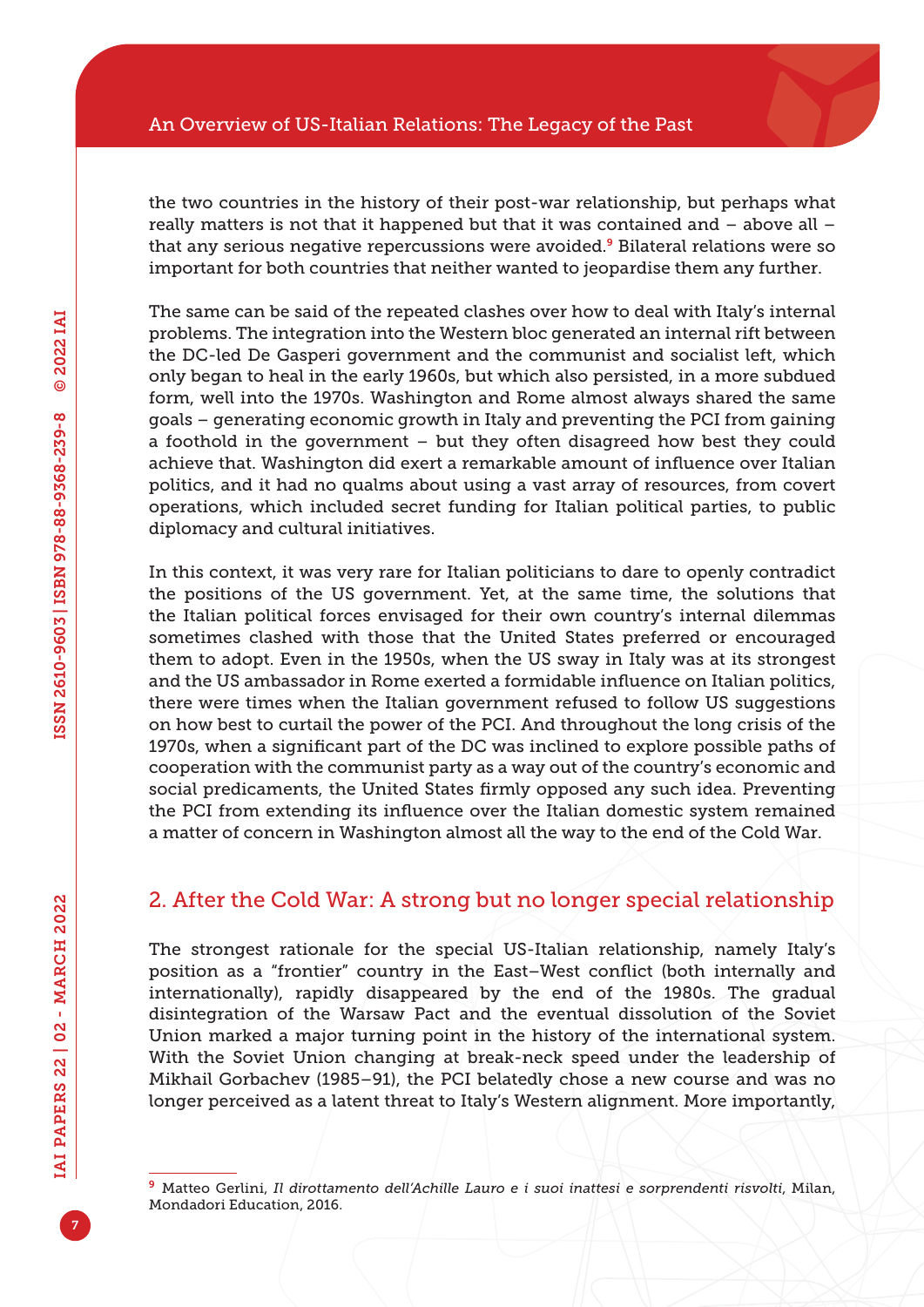Washington quickly lost interest in Italian domestic politics. Suddenly, anticommunism was no longer a central part of the equation. The key consequence was that the United States stood aside and watched as the Italian political system began to unravel under a series of criminal investigations that disclosed the murky sources of financing of the Italian political parties. In the new post-Cold War world, the United States no longer had any particular interest in the stability of Italian political forces. If corruption was publicly revealed, eventually leading to the downfall of the Republican party system, so be it.

The disappearance of one the central elements of the relationship, however, did not imply its demise. Both countries retained an interest in preserving a close alignment at a time of major, unpredictable changes in the international system – even if there were instances when, as in the past, they did not always see eye to eye. In 1990–91, for example, the Italian government was hesitant to support the US determination to use force to reverse the invasion of Kuwait by Saddam Hussein's Iraq. Italy repeatedly supported efforts to prevent a military confrontation. In the end, however, Italy did participate in the combat operations with eight Tornado aircraft and a naval group in the US-led coalition that against Iraq in 1991.<sup>10</sup>

A similar inclination to retain a strong connection with the United States was seen in the Maastricht negotiations for the transformation of the old European Economic Community into the European Union. As the debate moved towards the creation of a common foreign and security policy for the Union, a sharp contrast emerged between two significantly different visions – one supporting a more autonomous European foreign policy and another insisting that NATO remain at the centre of any future architecture of European security. Unsurprisingly, Italy tried to mediate between the two options, but after the George H.W. Bush Administration (1989–92) made clear its dislike of the first alternative, it quickly joined the United Kingdom in issuing a declaration that restated the two countries' strong interest in preserving NATO as the key European security organisation. As in the past, Italy expressed a preference for an integrated Europe closely aligned with the United States.<sup>11</sup>

Interestingly enough, this close alignment became the core of an increasingly bipartisan foreign policy, as none of the new Italian political forces that emerged from the collapse of the old party system believed that there would be any benefit to hostility towards the United States. On the contrary, alignment with Washington was central to both the centre-right coalition led by tycoon-turned-politician Silvio Berlusconi and the new centre-left coalition led by Romano Prodi. They wanted

<sup>10</sup> Antonio Varsori, *L'Italia e la fine della guerra fredda. La politica estera dei governi Andreotti (1989- 1992)*, Bologna, Il Mulino, 2013; Luca Riccardi, *L'ultima politica estera. L'Italia e il Medio Oriente alla fine della prima repubblica*, Soveria Mannelli, Rubbettino, 2014.

<sup>11</sup> On the Dobbins demarche, see Kori Schake, "Nato after the Cold War, 1991–1995: Institutional Competition and the Collapse of the French Alternative", in *Contemporary European History*, Vol. 7, No. 3 (1998), p. 379-407. On the Italian reactions, Leopoldo Nuti, "Italy, German Unification and the End of the Cold War", in Frédéric Bozo et al. (eds), *Europe and the End of the Cold War. A Reappraisal*, London/New York, Routledge, 2008, p. 191-203.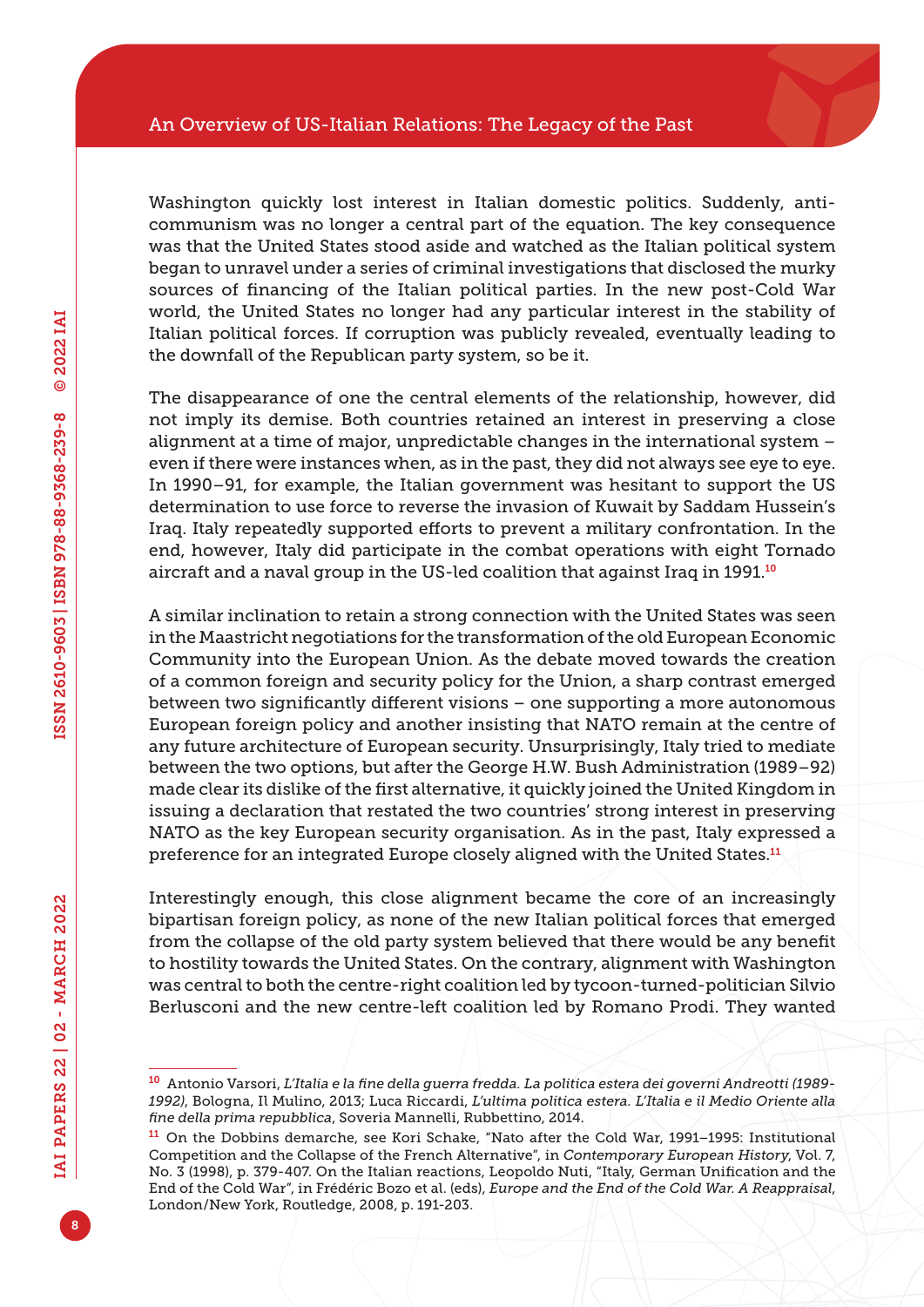the only remaining superpower to see them as legitimate interlocutors.

Berlusconi, throughout his multiple tenures as prime minister (1994–95, 2001–06, and 2008–11), made Atlanticism one of the hallmarks of his governments. The most glaring example was the ostentatious support for the controversial decision in 2003 by US President George W. Bush (2001–08) to invade Iraq.12 While more intellectually and emotionally attuned to European integration, the post-Cold War centre-left Italian governments also displayed a similar interest in maintaining a close relationship with Washington. During the tensions that accompanied the Kosovo war in 1999, the government led by Massimo D'Alema (1998–2000) tried to balance the anti-war inclinations of its left-wing constituencies with the need to reassure the United States and other NATO allies of Italy's reliability. An Italian government led by a former PCI member could still be a trustworthy member of the Atlantic alliance – and indeed Italy played a crucial role in the military operations by providing the central logistical bases for the air campaign.13 Thus, for both the left and the right, Washington remained the lodestar of Italian foreign policy, and a bipartisan consensus on the importance of this relationship took root. The most conspicuous difference was that the centre-left governments attached an equal importance to the construction of Europe, which Berlusconi viewed far less enthusiastically.<sup>14</sup>

As the US invasion of Iraq quickly morphed into a protracted insurgence, criticisms of US foreign policy grew in Italy, although Italian administrations continued to follow the parameters of the traditional alignment.<sup>15</sup> However, the warmth of the bilateral relationship increasingly reflected domestic trends in both countries, a dynamic that had been secondary (but not altogether insignificant) during the Cold War. Centre-left governments in Italy were more at ease with Democratic administrations in the United States, and Italian centre-right coalitions were more comfortable with Republicans. Even so, the second Prodi government (2006– 08) could cooperate with the Bush Administration. When, in 2006, the Prodi coalition had to decide whether to continue participating in the NATO mission in Afghanistan, the Parliament voted in favour of doing so.<sup>16</sup> Similarly, despite a few awkward moments, the last Berlusconi government (2008–11) cultivated a good relationship with US President Barack Obama (2009–17). It is worth noting, however, that the US Administration increased reliance on Italian President Giorgio

<sup>12</sup> Emidio Diodato and Federico Niglia, *Berlusconi 'The Diplomat'. Populism and Foreign Policy in Italy*, Cham, Palgrave Macmillan, 2019, p. 115-120.

<sup>13</sup> Osvaldo Croci, "Forced Ally? Italy and 'Operation Allied Force'", in *Italian Politics*, Vol. 15 (2020), p. 33-50, <https://doi.org/10.3167/ip.2000.150105>.

<sup>14</sup> Emidio Diodato and Federico Niglia, *Berlusconi "The Diplomat"*, cit., in particular chapter 6, "Italy and the EU in the Berlusconi Government", p. 143-268.

<sup>15</sup> "Bipartisanship started to leave the ground to politicization". Emidio Diodato and Federico Niglia, *Berlusconi "The Diplomat"*, cit., p. 116.

<sup>16</sup> Jason W. Davidson, "Italy and the U.S.: Prestige, Peace and the Transatlantic Balance", in Maurizio Carbone (ed.), *Italy in the Post-Cold War Order. Adaptation, Bipartisanhip, Visibility*, Lanham, Lexington Books, 2011, p. 143-160 at p. 153-154.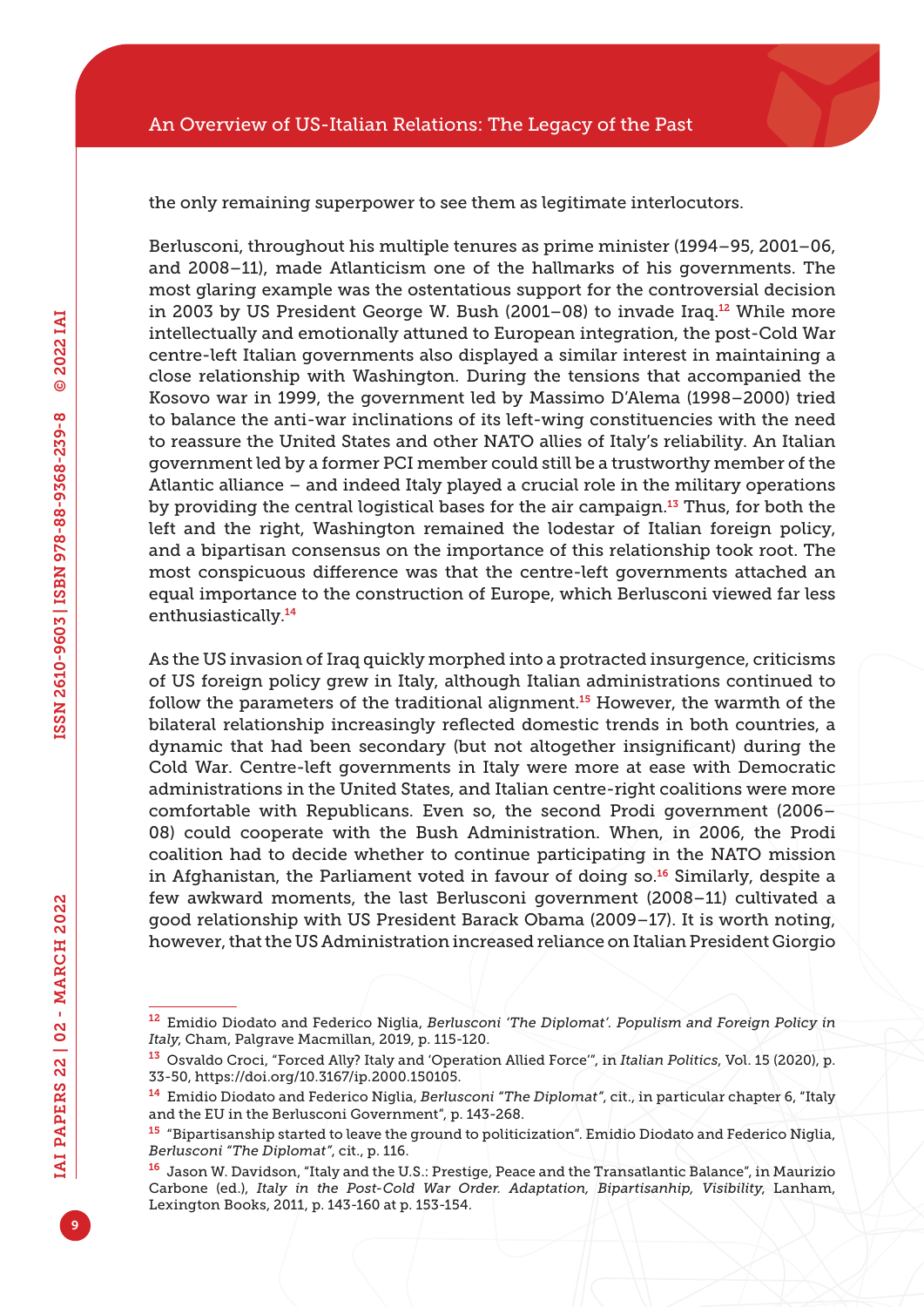Napolitano to make sure that the country fell in line with policies set at the EU and NATO level, as was the case during the eurozone crisis of 2010–12 (which led to the downfall of Berlusconi) and NATO's intervention in the Libyan civil war in 2011 to support the rebellion against long-time autocratic ruler Muammar Qaddafi.<sup>17</sup>

As domestic politics have become increasingly polarised both in the United States and Italy – and indeed across the whole Western world – a new trend has emerged. The global financial crisis of 2008 and the failure of the American military adventures in the Middle East have eroded the foundations for a common vision of the international order. The largely bipartisan consensus has been at least partially replaced by the search for transnational alignments between US and Italian political parties promoting widely competing visions of what the international system should look like.

This trend was particularly evident during the presidency of Donald Trump (2017–20), who made no secret of his scorn for past US policies, both domestic and international. His provocative, unorthodox views pushed to the forefront of the US political scene a number of controversial figures who often attracted the attention of Italian politicians. For example, Trump's (short-lived) chief strategist and unofficial ideologue Steve Bannon, a right-wing firebrand, and the secretaries of Italy's right-wing parties, the League's Matteo Salvini and Fratelli d'Italia's Giorgia Meloni shared a strong intellectual proximity.<sup>18</sup> These links were particularly close during the short-lived period in which Italy was run by an unorthodox coalition between the League and the anti-establishment Five Star Movement (2018–19). Bannon even tried to turn the sixth-century abbey of Trisulti (not far from Rome) into the headquarters of the ultra-conservative Dignitatis Humanae Institute think tank.<sup>19</sup> A number of political figures in both governments openly floated very unusual ideas about restructuring the international order and the need to rethink the nature of national interests – ideas that, a few months earlier, would have been regarded as little more than bizarre ramblings by people on the fringes of the political establishment. What transpired during the Trump Administration was a potential transatlantic realignment along very different lines than those on which the relationship had been based for the previous seventy years.

The end of the Trump presidency and new government coalitions in Italy brought about a (possibly temporary) return to the traditional paradigms of Atlanticism,

<sup>17</sup> Giuseppe De Vergottini, "La gestione della sicurezza internazionale: un correttivo presidenziale", in *Rivista AIC*, No. 1/2012, particularly p. 15-16, [https://www.rivistaaic.it/it/rivista/ultimi-contributi](https://www.rivistaaic.it/it/rivista/ultimi-contributi-pubblicati/giuseppe-de-vergottini/la-gestione-della-sicurezza-internazionale-un-correttivo-presidenziale)[pubblicati/giuseppe-de-vergottini/la-gestione-della-sicurezza-internazionale-un-correttivo](https://www.rivistaaic.it/it/rivista/ultimi-contributi-pubblicati/giuseppe-de-vergottini/la-gestione-della-sicurezza-internazionale-un-correttivo-presidenziale)[presidenziale.](https://www.rivistaaic.it/it/rivista/ultimi-contributi-pubblicati/giuseppe-de-vergottini/la-gestione-della-sicurezza-internazionale-un-correttivo-presidenziale)

<sup>18</sup> Giada Giorgi, "'Brother Salvini' ma non solo: gli amici italiani di Steve Bannon", in *Open*, 20 August 2020, [https://www.open.online/2020/08/20/steve-bannon-amici-italiani-salvini-meloni.](https://www.open.online/2020/08/20/steve-bannon-amici-italiani-salvini-meloni)

<sup>19</sup> Tom Kingston, "Italy Throws Steve Bannon Out of Populist Academy", in *The Times*, 1 June 2019, [https://www.thetimes.co.uk/article/italy-throws-steve-bannon-out-of-populist-academy-](https://www.thetimes.co.uk/article/italy-throws-steve-bannon-out-of-populist-academy-68x7gg286)[68x7gg286](https://www.thetimes.co.uk/article/italy-throws-steve-bannon-out-of-populist-academy-68x7gg286). For the Institute, see Dignitatis Humanae Institute, *Abbey of 6th Century Marian Apparition Now Under DHI Management*, 14 February 2018, [http://www.dignitatishumanae.](http://www.dignitatishumanae.com/?p=4943) [com/?p=4943.](http://www.dignitatishumanae.com/?p=4943)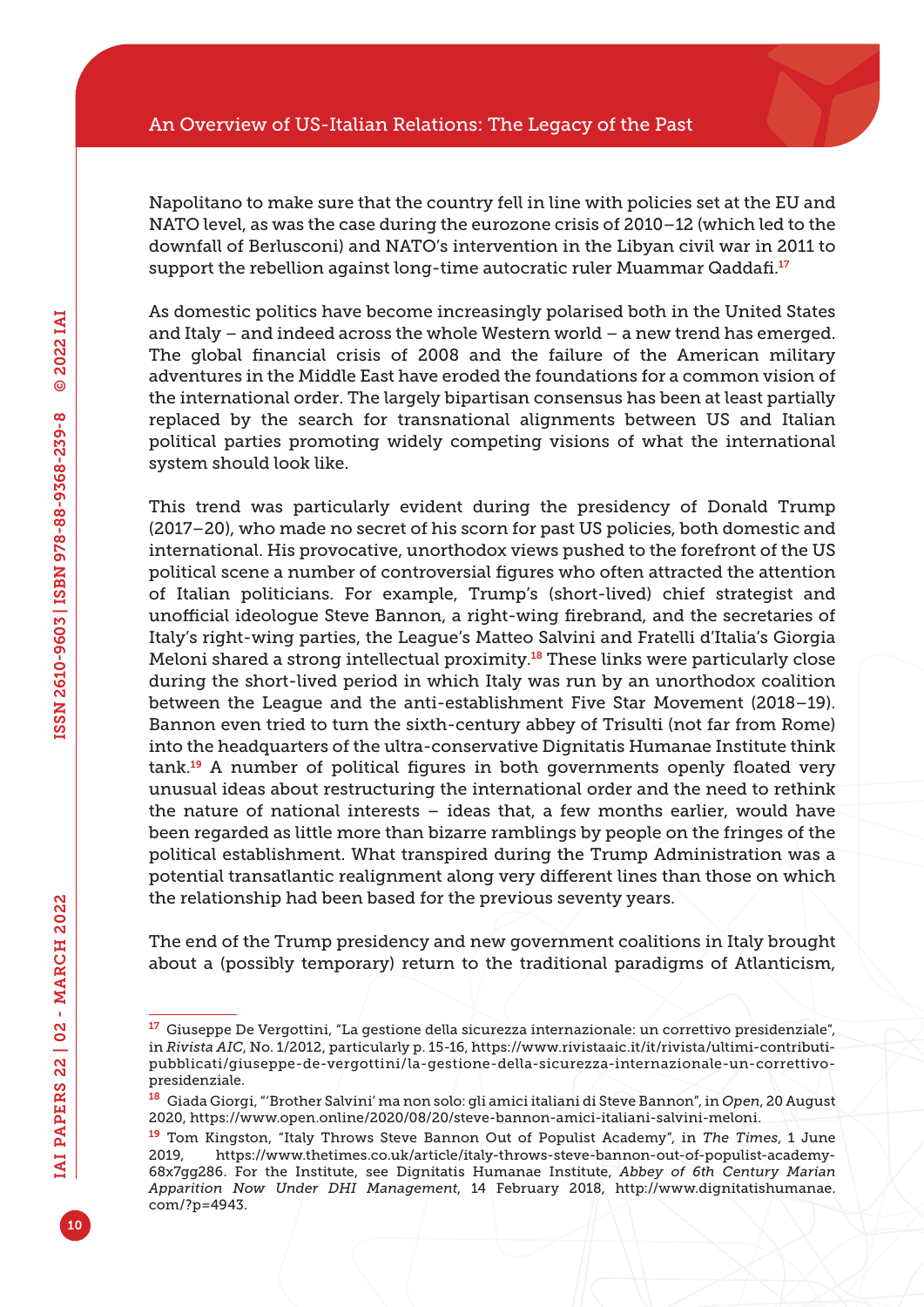and both US President Joe Biden and Italian Prime Minister Mario Draghi have consistently presented their administrations as a return to normality. Nationalist forces and their attempts to redesign the foreign policies of both countries have been marginalised, but it is not clear how long this phase can last. It is far from certain whether the Biden Administration can win a second term. Perhaps more importantly, it is also uncertain whether Biden, even if re-elected, can resurrect the role of the United States as the central pillar of the international order while trying to adapt to a number of systemic shifts. Nor do we know what will happen in the notoriously unpredictable Italian political system when the current legislature's term ends in 2023.

#### **Conclusions**

Both in Italy and the United States the notion of a rule-based international system, a historical feature of the US-Italian relationship, is increasingly perceived by political forces (especially on the right) as a *partisan vision*, to be countered with an alternative, more nationalistic one. It is hard to tell whether the transatlantic bond can survive the widespread rise of populist movements in the West, and whether current developments represent a different challenge from the ones that the US–European alliance has managed to survive in the past. Optimists point out that the history of the transatlantic alliance is the history of its crises, and that US–European relations have weathered – and overcome – a number of serious disputes, always emerging stronger than before. From this perspective, the current state of transatlantic unease is not any different from previous ones. Pessimists, on the other hand, stress the cumulative impact of a sequence of parallel tensions, including the socioeconomic consequences of the 2008 financial crisis; the emergence of several key challengers to the US-based international system, from China to Russia; and the transformation of domestic politics across the West. It is the sum of all these long-term processes, pessimists argue, that creates a "perfect storm" for the transatlantic relationship, potentially making this crisis qualitatively different from all the previous ones. After all, in history, institutions and structures seem permanent until, all of a sudden, they break down.<sup>20</sup> As the international system is moving in a new, more complex and uncertain direction, US-Italian relations remain strong, but they could also be powerfully affected by some of the tectonic shifts currently underway.

*Updated 28 February 2022*

<sup>&</sup>lt;sup>20</sup> The debate in the scholarly literature is wide open. On the pessimist side, see Gordon Friedrichs, Sebastian Harnisch and Cameron G. Thies (eds), *The Politics of Resilience and Transatlantic Order. Enduring Crisis?*, London/New York, Routledge, 2019; Marianne Riddervold and Akasemi Newsome, "Transatlantic Relations in Times of Uncertainty: Crises and EU-US Relations", in *Journal of European Integration*, Vol. 40, No. 5 (2018), p. 505-521,<https://doi.org/10.1080/07036337.2018.1488839>. A much more optimistic appraisal in Jussi M. Hanhimäki, *Pax Transatlantica. America and Europe in the Post-Cold War Era*, Oxford, Oxford University Press, 2021.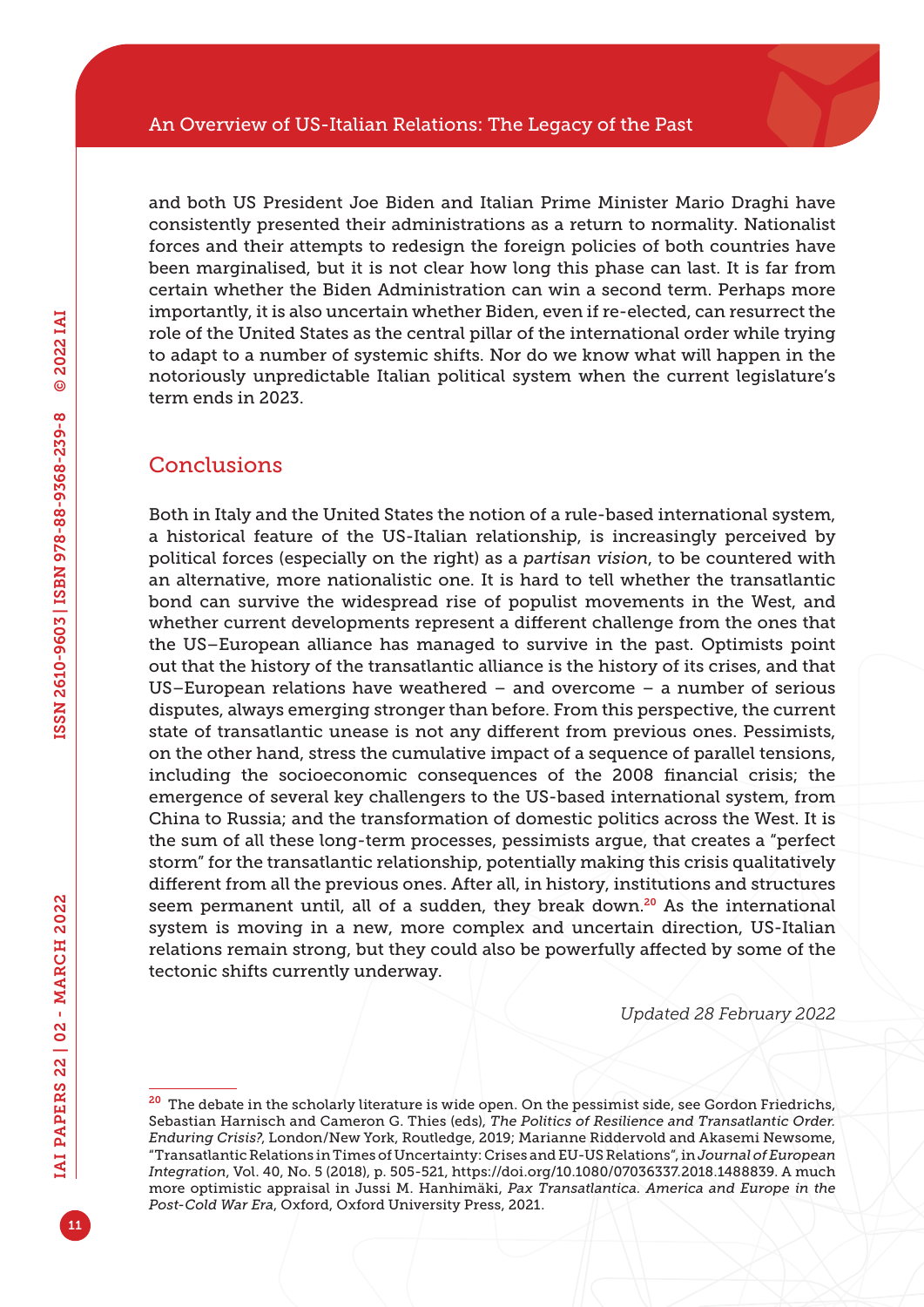#### References

Alessandro Brogi, *L'Italia e l'egemonia americana nel Mediterraneo*, Scandicci, La nuova Italia, 1996

Osvaldo Croci, "Forced Ally? Italy and 'Operation Allied Force'", in *Italian Politics*, Vol. 15 (2020), p. 33-50,<https://doi.org/10.3167/ip.2000.150105>

Jason W. Davidson, "Italy and the U.S.: Prestige, Peace and the Transatlantic Balance", in Maurizio Carbone (ed.), *Italy in the Post-Cold War Order. Adaptation, Bipartisanhip, Visibility*, Lanham, Lexington Books, 2011, p. 143-160

Giuseppe De Vergottini, "La gestione della sicurezza internazionale: un correttivo presidenziale", in *Rivista AIC*, No. 1/2012, [https://www.rivistaaic.it/it/rivista/](https://www.rivistaaic.it/it/rivista/ultimi-contributi-pubblicati/giuseppe-de-vergottini/la-gestione-della-sicurezza-internazionale-un-correttivo-presidenziale) [ultimi-contributi-pubblicati/giuseppe-de-vergottini/la-gestione-della-sicurezza](https://www.rivistaaic.it/it/rivista/ultimi-contributi-pubblicati/giuseppe-de-vergottini/la-gestione-della-sicurezza-internazionale-un-correttivo-presidenziale)[internazionale-un-correttivo-presidenziale](https://www.rivistaaic.it/it/rivista/ultimi-contributi-pubblicati/giuseppe-de-vergottini/la-gestione-della-sicurezza-internazionale-un-correttivo-presidenziale)

Ennio Di Nolfo, *La guerra fredda e l'Italia (1941-1989)*, Firenze, Polistampa, 2010

Ennio Di Nolfo, "La politica estera italiana negli anni ottanta. Relazione introduttiva", in Ennio Di Nolfo (ed.), *La politica estera italiana negli anni ottanta*, Manduria, Lacaita, 2003, p. 7

Ennio Di Nolfo, "Stati Uniti e Italia tra la Seconda guerra mondiale e il sorgere della Guerra fredda", in *Italia e Stati Uniti dall'indipendenza americana a oggi (1776-1976). Atti del 1. Congresso internazionale di storia americana, Genova, 26-29 maggio 1976*, Genova, Tilgher, 1978, p. 123-135

Ennio Di Nolfo, "The United States and Italian Communism, 1942-1946. From World War II to the Cold War", in *The Journal of Italian History*, Vol. 1, No. 1 (1978), p. 74-94

Emidio Diodato and Federico Niglia, *Berlusconi 'The Diplomat'. Populism and Foreign Policy in Italy*, Cham, Palgrave Macmillan, 2019

Gordon Friedrichs, Sebastian Harnisch and Cameron G. Thies (eds), *The Politics of Resilience and Transatlantic Order. Enduring Crisis?*, London/New York, Routledge, 2019

Matteo Gerlini, *Il dirottamento dell'Achille Lauro e i suoi inattesi e sorprendenti risvolti*, Milan, Mondadori Education, 2016

Giada Giorgi, "'Brother Salvini' ma non solo: gli amici italiani di Steve Bannon", in *Open*, 20 August 2020, [https://www.open.online/2020/08/20/steve-bannon](https://www.open.online/2020/08/20/steve-bannon-amici-italiani-salvini-meloni)[amici-italiani-salvini-meloni](https://www.open.online/2020/08/20/steve-bannon-amici-italiani-salvini-meloni)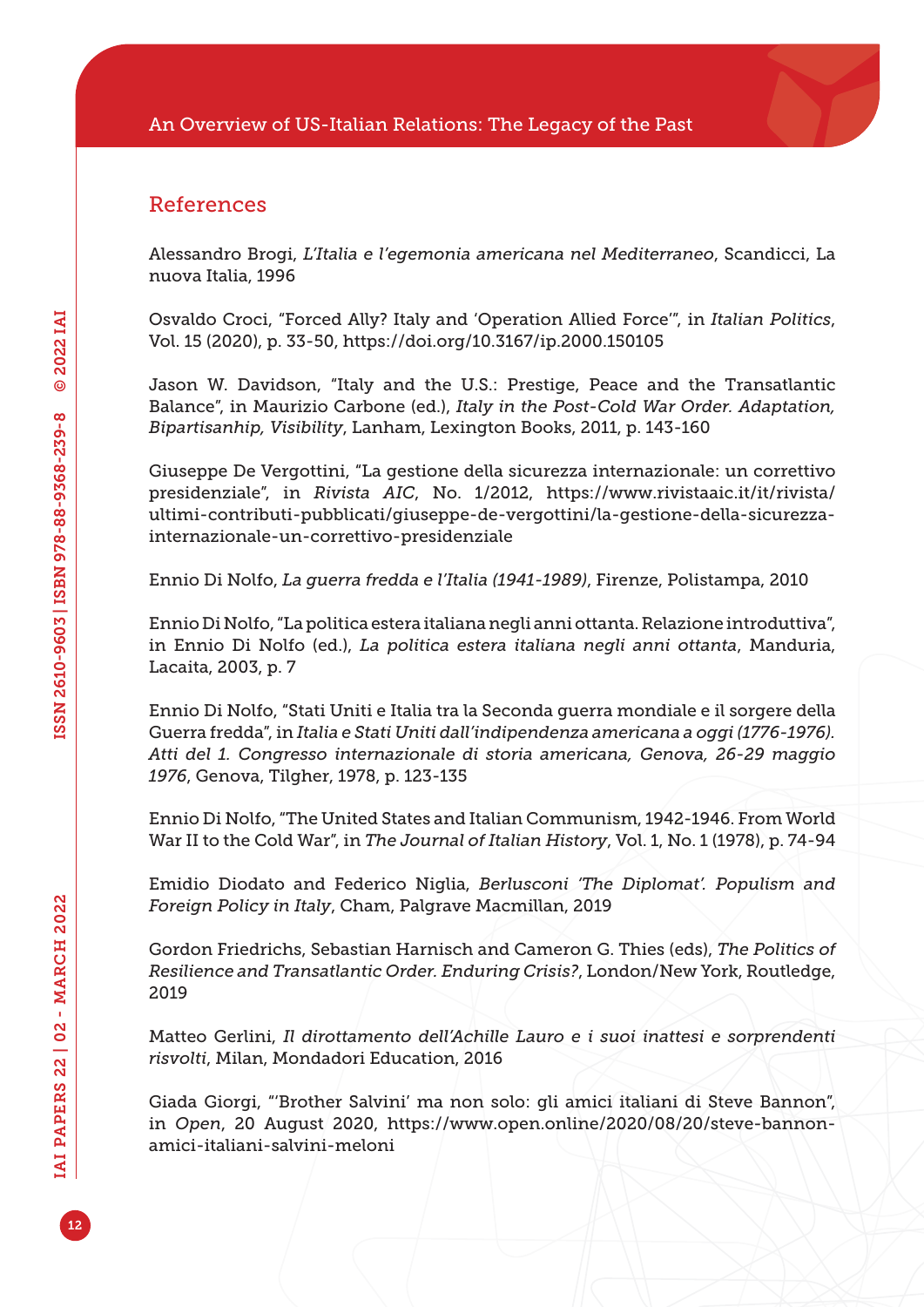Jussi M. Hanhimäki, *Pax Transatlantica. America and Europe in the Post-Cold War Era*, Oxford, Oxford University Press, 2021

Tom Kingston, "Italy Throws Steve Bannon Out of Populist Academy", in *The Times*, 1 June 2019, [https://www.thetimes.co.uk/article/italy-throws-steve-bannon-out](https://www.thetimes.co.uk/article/italy-throws-steve-bannon-out-of-populist-academy-68x7gg286)[of-populist-academy-68x7gg286](https://www.thetimes.co.uk/article/italy-throws-steve-bannon-out-of-populist-academy-68x7gg286)

James Edward Miller, *The United States and Italy, 1940–1950. The Politics and Diplomacy of Stabilization*, Chapel Hill, University of North Carolina Press, 1986

Kaeten Mistry, *The United States, Italy and the Origins of Cold War. Waging Political Warfare, 1945–1950*, Cambridge, Cambridge University Press, 2014

Leopoldo Nuti, "Italy as a Hedging State? The Problematic Ratification of the Nonproliferation Treaty", in Joseph F. Pilat (ed.), *Nuclear Latency and Hedging: Concepts, History and Issues*, Washington, Wilson Center Press, 2019, p. 119-154, [https://www.wilsoncenter.org/book/nuclear-latency-and-hedging-concepts](https://www.wilsoncenter.org/book/nuclear-latency-and-hedging-concepts-history-and-issues)[history-and-issues](https://www.wilsoncenter.org/book/nuclear-latency-and-hedging-concepts-history-and-issues)

Leopoldo Nuti, "Italy, German Unification and the End of the Cold War", in Frédéric Bozo et al. (eds), *Europe and the End of the Cold War. A Reappraisal*, London/New York, Routledge, 2008, p. 191-203

Leopoldo Nuti, "The Richest and Farthest Master is Always Best: US–Italian Relations in Historical Perspective", in David M. Andrews (ed.), *The Atlantic Alliance Under Stress. US–European Relations After Iraq*, Cambridge, Cambridge University Press, 2005, p. 177-198

Leopoldo Nuti, "A Turning Point in Postwar Foreign Policy. Italy and the NPT Negotiations, 1967–1969", in Roland Popp, Liviu Horovitz and Andreas Wegner, (eds), *Negotiating the Nuclear Non-Proliferation Treaty. Origins of the Nuclear Order*, London/New York, Routledge, 2017, p. 75-96

Leopoldo Nuti and Daniele Fiorentino, "US-Italian Relations", in Mark Lawrence (ed.), *Oxford Research Encyclopaedia of American History*, published online on 31 March 2020

Egidio Ortona, *Anni d'America, Vol. I: La ricostruzione, 1944-1951*, Bologna, Il Mulino, 1984

Luca Riccardi, *L'ultima politica estera. L'Italia e il Medio Oriente alla fine della prima repubblica*, Soveria Mannelli, Rubbettino, 2014

Marianne Riddervold and Akasemi Newsome, "Transatlantic Relations in Times of Uncertainty: Crises and EU-US Relations", in *Journal of European Integration*, Vol. 40, No. 5 (2018), p. 505-521, <https://doi.org/10.1080/07036337.2018.1488839>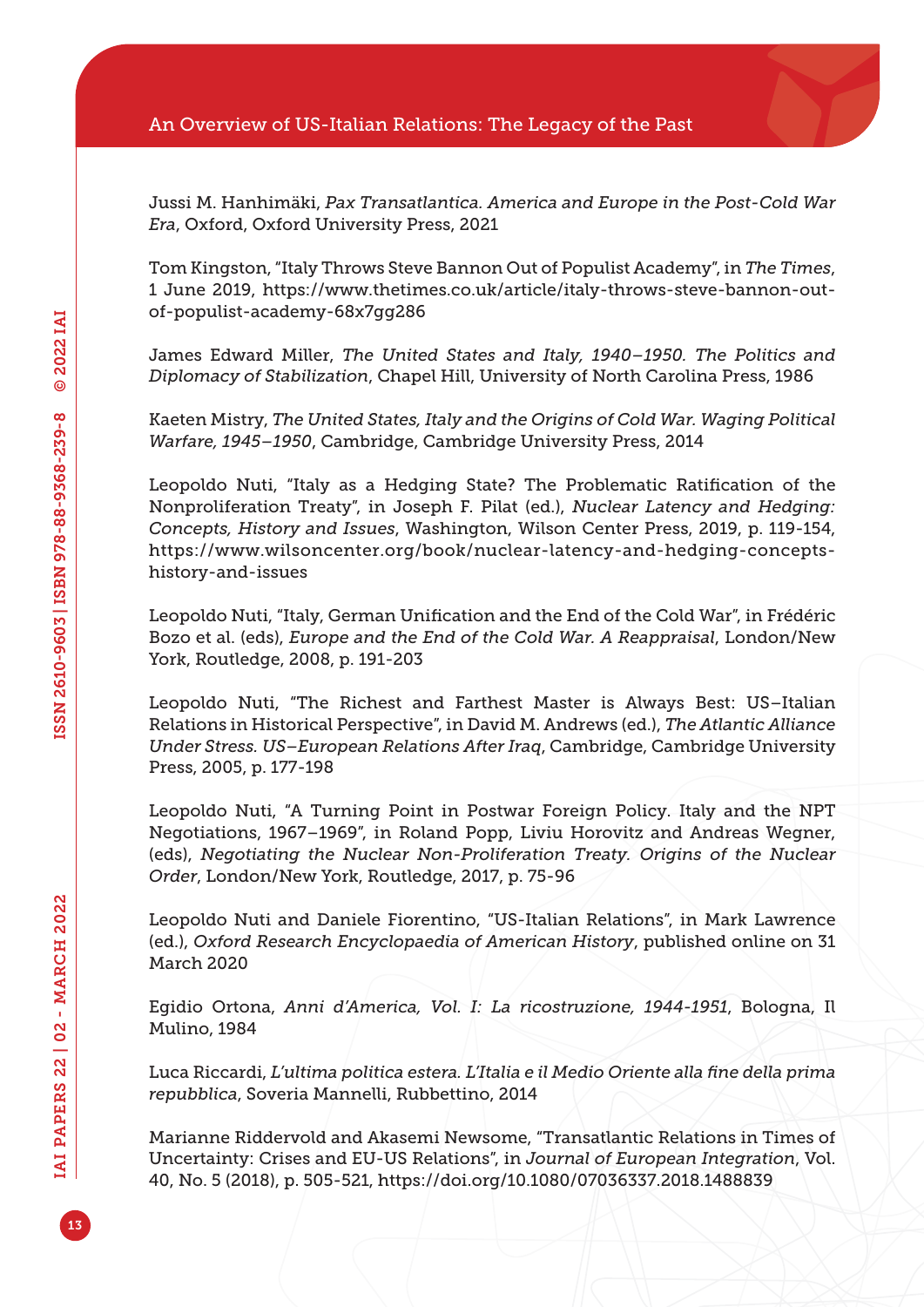#### An Overview of US-Italian Relations: The Legacy of the Past

Kori Schake, "Nato after the Cold War, 1991–1995: Institutional Competition and the Collapse of the French Alternative", in *Contemporary European History*, Vol. 7, No. 3 (1998), p. 379-407

Ilaria Tremolada, "The mission": Quintieri e Mattioli negli Stati Uniti per l'Italia (1944-1945)", in *Eunomia*, Vol. 4, No. 1 (2015), p. 117-144, [https://doi.org/10.1285/](https://doi.org/10.1285/i22808949a4n1p117) [i22808949a4n1p117](https://doi.org/10.1285/i22808949a4n1p117)

Antonio Varsori, *L'Italia e la fine della guerra fredda. La politica estera dei governi Andreotti (1989-1992)*, Bologna, Il Mulino, 2013